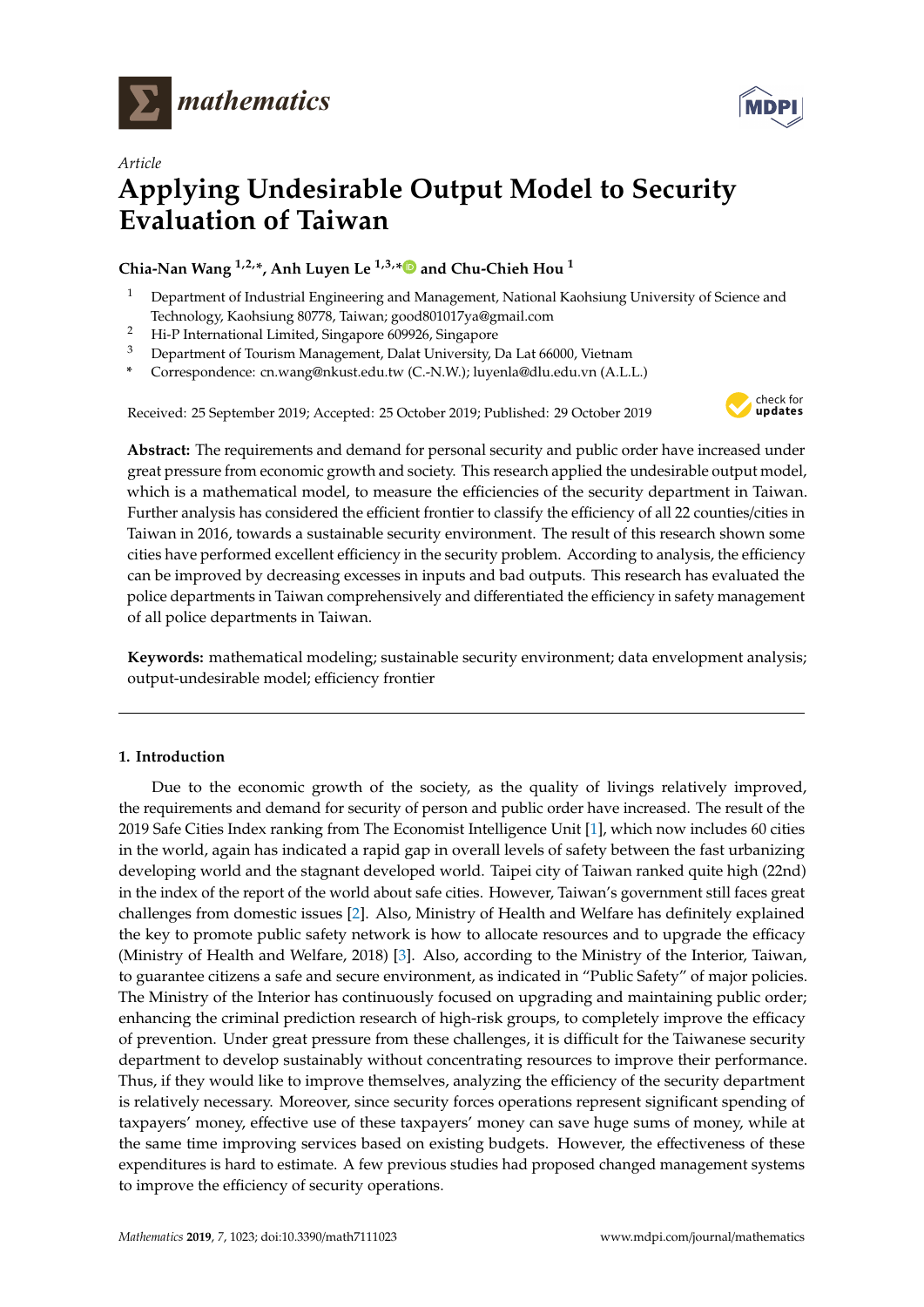In the US, a study conducted an econometric study of police forces in 1987 [\[4\]](#page-13-3). In this study, the author used a multiproduct translog function, regressing, and socioeconomic attributes to assess 256 Florida municipalities of various size in 1982 and 1983. The study found that the police force displays decreasing returns to scale. Then, Gyapong and Gyimah-Brempong [\[5\]](#page-13-4) estimated a similar model for the police force in 260 Michigan municipalities by applying the DEA model. This study used physical units of inputs and similar output variables, testing the efficiency assumption of these econometric models.

Some researchers have used the DEA approach to measure security performance. Published applications of DEA to police services can be discovered in Thanassoulis [\[6\]](#page-13-5), Carrington et al. [\[7\]](#page-13-6), Sun [\[8\]](#page-13-7), various papers by Drake and Simper (2005) [\[9\]](#page-13-8), and etc. These papers supply important contributions to this area and further our knowledge of police performance and the use of DEA to estimate efficiency.

The purpose of this study was to ascertain the effect of the security department of 22 counties/cities in Taiwan by using the DEA model. This research has collected the official statistics of all 22 counties/cities in Taiwan in 2016. Applying the concept of efficiency frontier to proceed classification of efficiency. Using projections of each DMU onto the efficient frontier analyzed by the chosen model to give the specific suggestion for each DMU. Applying mathematical modeling is undesirable models of DEA to evaluate the pros and cons of operation of security departments of every county/city in Taiwan. Finally, this research would become the basis for assigning resources that are insufficient for the demand, such as government funding, especially when there is a limited budget for this endeavor.

The paper is organized as follows. Section [2](#page-1-0) provides a literature review related to the research topic. Then the materials and methods are given in Section [3,](#page-2-0) Section [4](#page-6-0) provides detailed experimental results. Section [5](#page-11-0) gives some discussion for the paper. Conclusions and suggestions concerning possible implementation issues and future study are provided in Section [6.](#page-12-0)

#### <span id="page-1-0"></span>**2. Literature Review**

The finding of previous studies has shown that DEA is a useful mathematical tool to assess the performance of security departments of countries over the world. We briefly outline these earlier studies in terms of their production model, sample size, and limitations.

Thanassoulis [\[6\]](#page-13-5) applied the CCR model to assess police forces in England and Wales for the period 1992–1993. The model used inputs including police officers, violent crimes, burglaries, and other crimes recorded; and outputs including "clear-ups" of violent crime, burglary, and other crimes recorded. The paper measured "manpower" efficiency and "clear-up" efficiency indicators in which three inputs (violent crimes, burglaries, other crimes recorded), and three outputs (clear-ups of violent crime, burglary, and other crimes recorded) were used to measure "clear-up" efficiency; one input (officers) and three outputs (violent crimes, burglaries, other crimes recorded) were used to evaluate "manpower efficiency". The paper indicated that raising staffing levels would lead to more crimes being cleared. However, it was also found that the efficiency ratings of some forces could be based on a downgrading of the importance of output variables, often in a counter-intuitive way. Second, the CCR model used could not test whether technical and scale efficiencies existed for any other police forces.

Carrington et al. [\[7\]](#page-13-6) employed a two-stage procedure to examine the technical efficiency of the New South Wales (NSW) police services over two years. The first stage, input-oriented CCR, and BCC model were applied to assess the technical efficiencies. The model used five outputs (number of offenses, arrests, summons, major car accidents recorded, and kilometers traveled by police cars) and three inputs (police officers, civilian employees, and police cars). In the second stage, Tobit regression was applied to analyze eternal factor or operating environments of patrols. The paper concluded that (1) NSW police patrols could be reconstructed to achieve optimal scale, and (2) the differences in operating environments did not a significant influence on the efficiency of police patrols. The authors addressed technical and scale efficiencies for police patrols, then analyzed operating environments. However, this study also met some limitations. This paper did not constitute a discussion for use of inputs/output in the DEA model. Inefficient units and their efficient peers were not identified.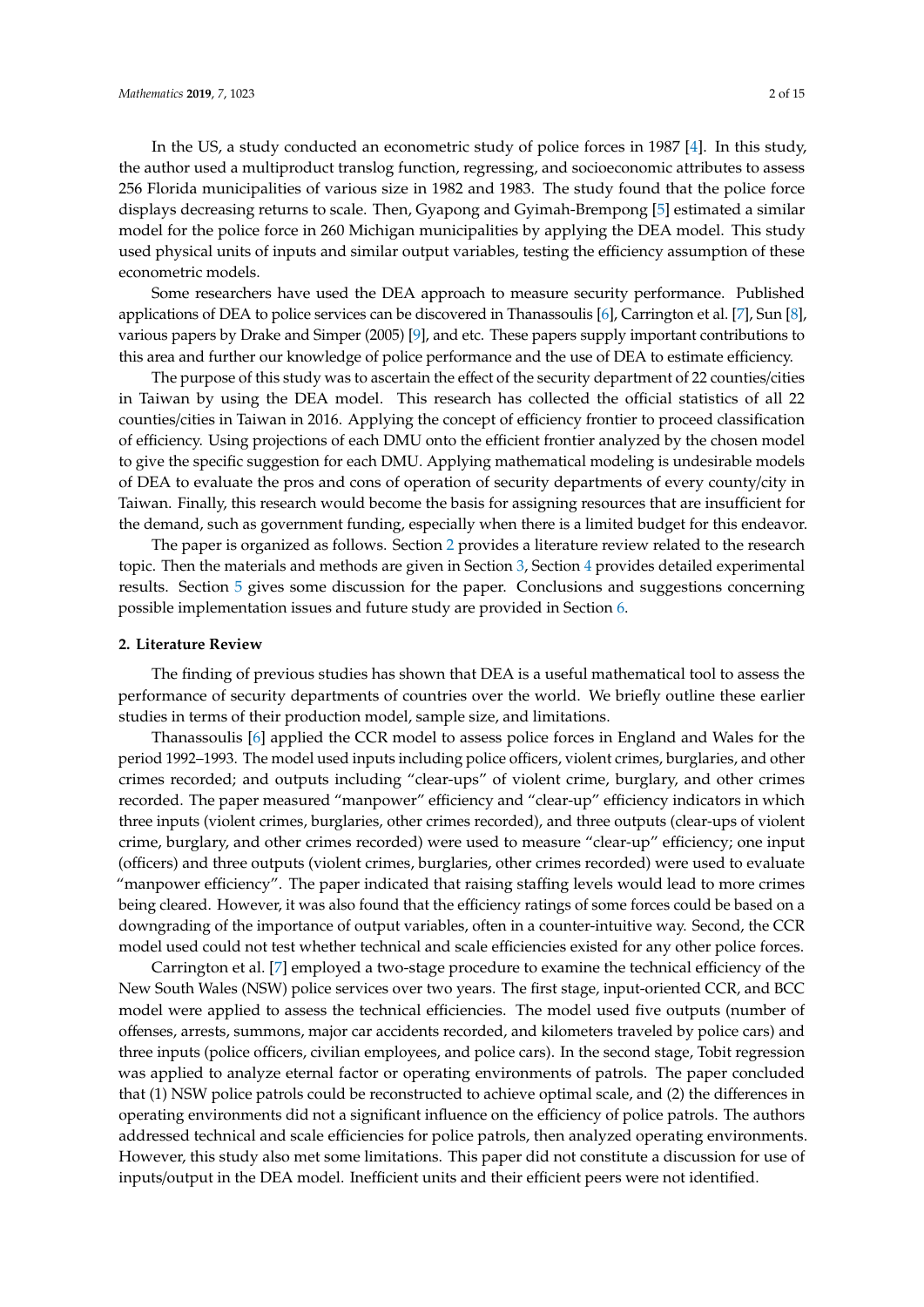Most recently, Sun [\[8\]](#page-13-7) used the DEA model to evaluate the efficiency of the 14 police department Taipei City. This paper used the output-oriented DEA models in order to enhance the efficiency estimates. The analysis indicated that operating environments, as population and location indicators, have a slight influence on the efficiency of the police department. Forty-one police forces in England and Wales was conducted DEA analysis by Drake and Simper (2005) [\[9\]](#page-13-8). The authors developed both cost and production models analyzed in the two-stage DEA model. This paper used four inputs: burglaries, vehicle crimes, robberies, and total budget; and two outputs: civilian days lost and aggregate offenses cleared. The study focused on the total cost of clearing reported crimes. The DEA model in this study was to measure technical efficiency, and then a regression model was applied to capture the environmental variables.

Gorman et al. [\[10\]](#page-13-9) applied a multiple-stage DEA model to evaluate the efficiency of state police of United States. The study used multiple inputs/outputs to assess police characteristics, technical and scale efficiency were computed for the 49 states. The outcome pointed out that most states' police were technically efficient, but 50% were performing at less-than-optimal scale size. Rahimi et al. [\[11\]](#page-13-10) evaluated the efficiency of Iran's rural traffic police efficiency with seven inputs and three output variables by using the DEA model. Conclusions were that once the environmental conditions are adjusted, Iran's traffic police have a potential opportunity to reduce road traffic injuries.

The results of the studies assess properly the performance of the security departments and contribute to the improvement of the performance of the departments. However, a common feature of previous studies has been the use of basic models of DEA such as CCR, BBC, two-stage, and so on. These are basic models that help identify effective and ineffective DMUs that have not yet developed algorithms to calculate effective scores and identify poorer output outcomes. In conducting this study, we used the undesirable outputs model to evaluate the overall police precincts studied. At the same time, we added environmental factors (population, annual funding) based on Drake and Simper's research [\[8\]](#page-13-7) on cost approach as input/output factor to assess efficiency.

Besides, DEA has already been used commonly to analyze other efficiencies of operation. Researchers have employed the DEA models to measure productivity in areas including environmental, energy policy, education, healthcare, finance, and so on. Wang et al. [\[12\]](#page-13-11) proposed an effective approach based on the grey and DEA model for selecting partners in the automobile industry. Wang et al. [\[13\]](#page-13-12) combined the resampling model and super-SBM model to gauge and forecast the relative performance of 17 economics. Yu et al. presented two models developed using integrated DEA model [\[14\]](#page-13-13). This study used the slack-based measure DEA model, and the novel data-driven approach that combined failure mode and effects analysis (FMEA) and DEA. This paper employed 16 failure models at Medical Center, the U.S. Du [\[15\]](#page-13-14) integrated three methods—TOPSIS, DEA, and Tobit regression—to evaluate the performance, discussion quality, and efficiency from 31 provinces of Mainland China.

#### <span id="page-2-0"></span>**3. Materials and Methods**

#### *3.1. Undesirable Outputs Model*

The undesirable outputs model has two variants, including the undesirable outputs model and nonseparable model. This model is different from other DEA models because bad output factors are also included. It is used widely nowadays.

The undesirable output model was proposed by Cooper et al. [\[16\]](#page-13-15). This model deals with the same problem by applying a slacks-based measure of efficiency (SBM) in Tone (2001) [\[17\]](#page-13-16). The SBM is non-radial and non-oriented, and utilizes input and output slacks directly in producing an efficiency measure. In this model, SBM was modified so as to account for undesirable outputs. This research used BadOutput model (BadOutput-C) since it met the general principle of the model. The model is presented as follows:

The output matrix Y was decomposed into  $Y^g$  (good matrices) as desirable output and  $Y^b$ (bad matrices) as undesirable output. With the DMU  $(x_0, y_0)$ , the decomposition was denoted as  $(x_0, y_0^g)$ *o* , *y b o* ).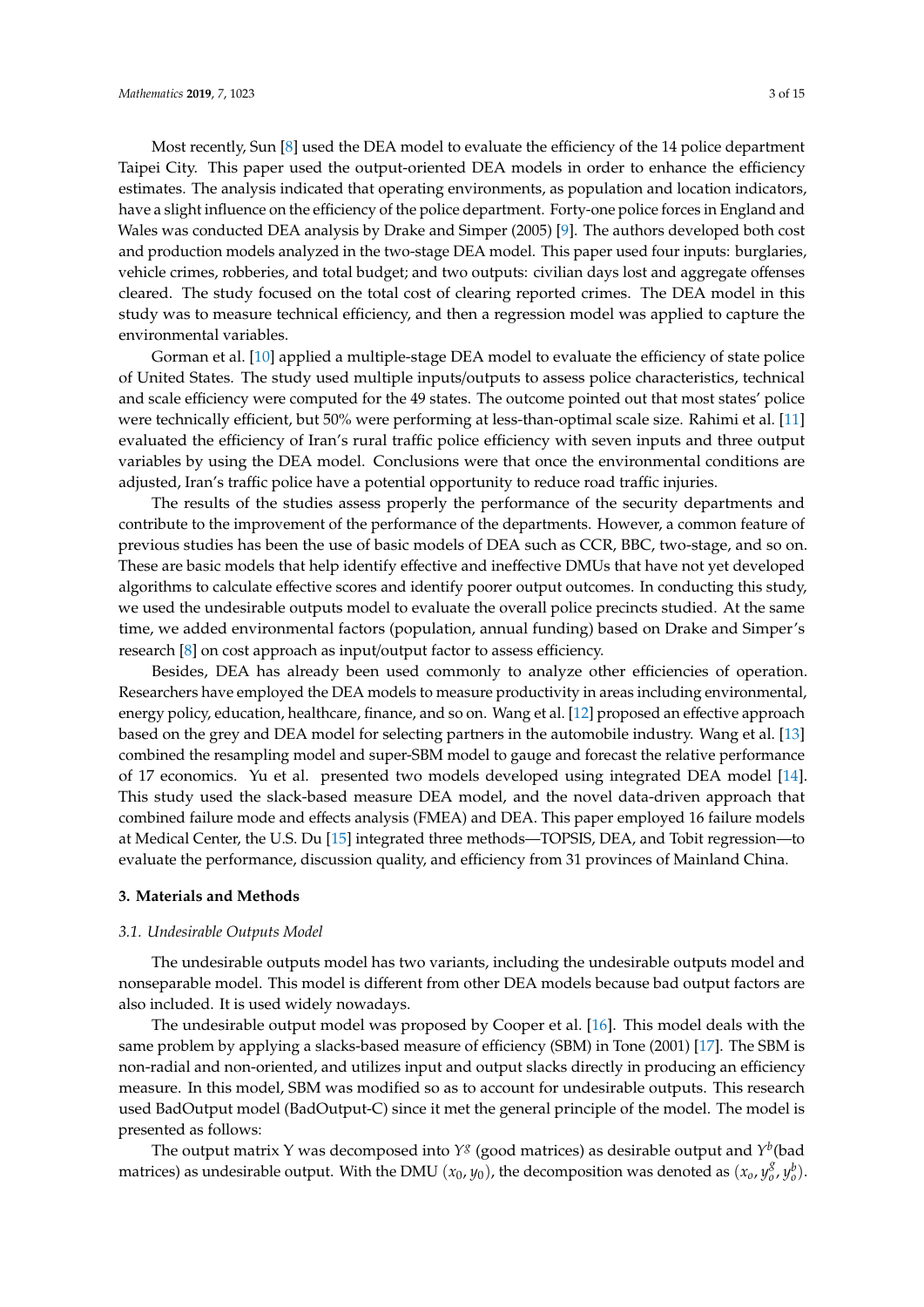The production possibility set was defined by

$$
P = \left\{ \left( x, y^g, y^b \right) \middle| x \ge X\lambda, y^g \le Y^g \lambda, y^b \ge Y^b \lambda, L \le e\lambda \le U, \lambda \ge 0 \right\}
$$
 (1)

where  $\lambda$  was the intensity vector, L was the lower bounds of  $\lambda$ , and U was the upper bounds of  $\lambda$ . The efficiency DMU in this frame was defined as follows.

Efficient DMU: A DMU  $(x_0, y_0^g)$  $\delta$ <sub>*o*</sub>,  $y_o^b$ ) was efficient in the bad outputs, if there was no vector  $(x, y^g, y^b) \in P$  such that  $x_o \ge x, y_o^g \le y^g, y_o^b \ge y^b$  with at least one strict inequality.

According to the SBM in Tone (2001) [\[17\]](#page-13-16), the objective of the undesirable model was modified as

$$
\rho^* = \min \frac{1 - \frac{1}{m} \sum_{i=1}^m \frac{s_{io}^{\bar{z}}}{x_{io}}}{1 + \frac{1}{s} \left( \sum_{r=1}^{s_1} \frac{s_r^{\bar{z}}}{y_{ro}^{\bar{z}}} + \sum_{r=1}^{s_2} \frac{s_r^{\bar{b}}}{y_{ro}^{\bar{b}}} \right)}
$$
(2)

subject to  $x_o = X\lambda + s^-$ ;  $y_o^g = Y\lambda - s^g$ ;  $y_o^b = Y\lambda + s^b$ ;  $L \le e\lambda \le U$ ;  $s^-$ ,  $s^g$ ,  $s^b$ ,  $\lambda \ge 0$ .

The vectors *s*<sup>−</sup> correspond to excesses in inputs, and *s*<sup>b</sup> correspond to bad outputs, while *s*<sup>g</sup> expresses shortages in good outputs.  $S_1$  and  $S_2$  denoted the number of elements in  $s^b$  and  $s^g$ , and  $s = s_1 + s_2$ . Let an optimal solution of the above program been  $(\rho^*, s^{-*}, s^{g*}, s^{b*})$ .

Then Cooper et al. [\[16\]](#page-13-15) demonstrated that the DMU  $(x_o, y^g_o)$  $\delta$ <sub>*o*</sub>,  $y_o^b$ ) was efficient in the presence of undesirable outputs if and only if  $\rho^* = 1$ , i.e.,  $s^{-*} = 0$ ,  $s^{g*} = 0$ ,  $s^{h*} = 0$ . If the DMU was inefficient, i.e.,  $\rho^*$  < 1, it could be improved and became efficient by deleting the excesses in inputs and bad outputs and augmenting the shortfalls in good outputs by the following projection

$$
x_0 \Leftarrow x_0 - s^{-*}
$$
  
\n
$$
y_0^g \Leftarrow y_0^g + s^{g*}
$$
  
\n
$$
y_0^b \Leftarrow y_0^b - s^{b*}
$$
\n(3)

The above fractional program could be transformed into an equivalent linear program by using Charnes—Cooper transformation (see Tone 2011 for detail [\[17\]](#page-13-16)). By considering the dual side of the linear program [] had the following dual program in the variable  $v$ ,  $u^g$  ,  $u^b$  for the constant returns to scale case, i.e.  $L = 0$ ,  $U = \infty$ .

 $\max u^g y_o^g - v x_o - u^b y_o^b$ 

$$
u^{g}Y^{g} - vX - u^{b}Y^{b} \le 0
$$
  
\n
$$
v \ge \frac{1}{m}[1/x_{0}]
$$
  
\nsubject to  
\n
$$
u^{g} \ge \frac{1 + u^{g}y_{0}^{g} - vx_{0} - u^{b}y_{0}^{b}}{g}[1/y_{0}^{g}]
$$
  
\n
$$
u^{b} \ge \frac{1 + u^{g}y_{0}^{g} - vx_{0} - u^{b}y_{0}^{b}}{g}[1/y_{0}^{b}]
$$
\n(4)

The dual variables  $v$  and  $u^b$  could be interpreted as the virtual prices (costs) of inputs and bad outputs, respectively, while  $u^g$  denoted the price of good outputs.

The above dual program aims at obtaining the optimal virtual costs and prices for the DMU so that the profit  $u^g y^g - v x - u^b y^b$  did not exceed zero for every DMU and maximizes the profit  $u^g y^g_0 - v x_o - u^b y^b_o$  for the DMU concerned. Apparently, the optimal profit was at best zero and this identifies the DMU as efficient.

In the bad-output model, Cooper et al. [\[16\]](#page-13-15) set weights to bad and good outputs through keyboard before running the model. If both  $w_1(\geq 0)$  and  $w_2(\geq 0)$  were supplied as the weights to good and bad outputs, respectively, then the model calculated the relative weights as  $W_1 = sw_1/(w_1 + w_2)$  and  $W_2 = \frac{sw_2}{w_1 + w_2}$ , and the objective function was modified to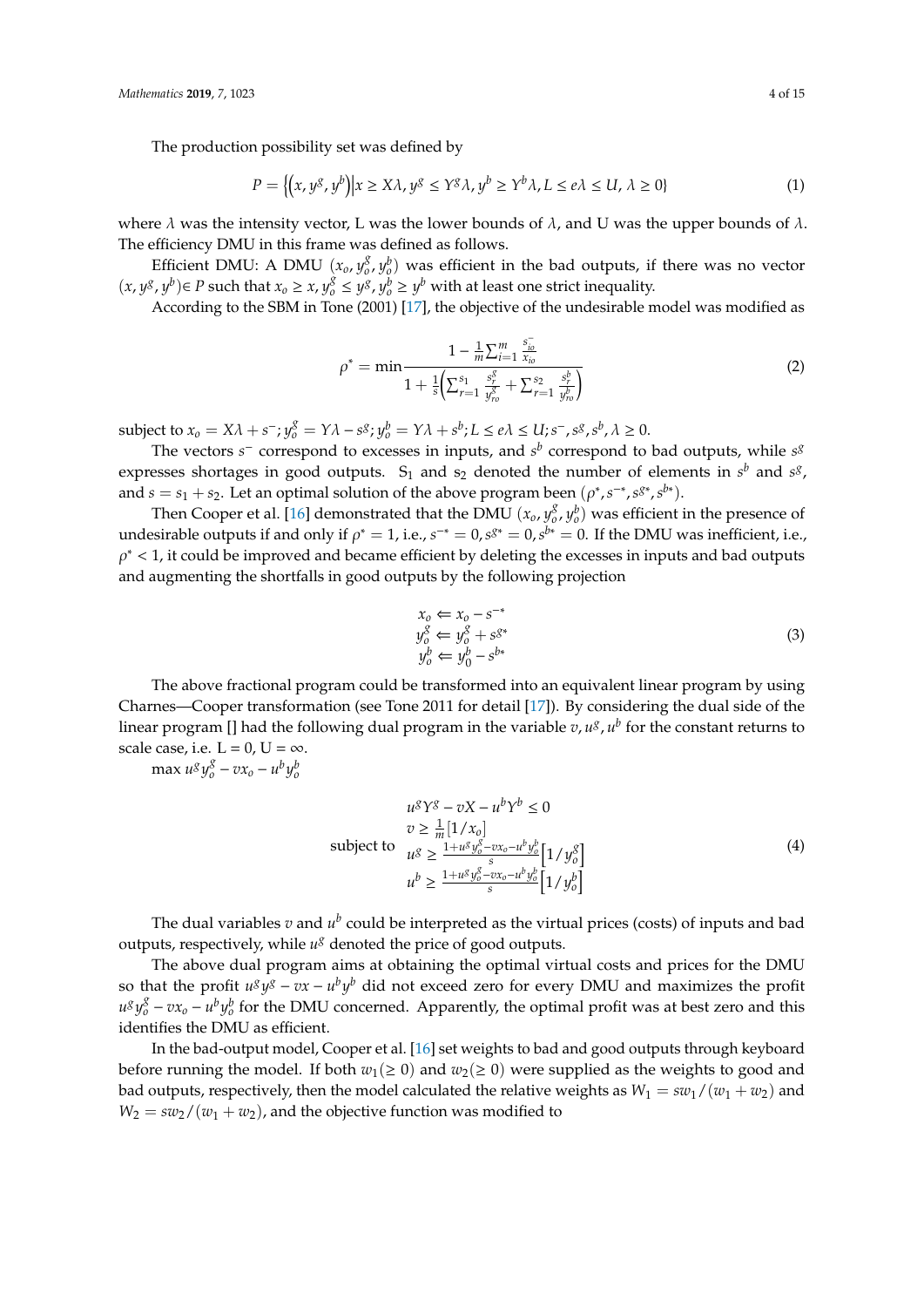$$
\rho^* = \min \frac{1 - \frac{1}{m} \sum_{i=1}^m \frac{s_{io}^-}{x_{io}}}{1 + \frac{1}{s} \left( W_1 \sum_{r=1}^{s_1} \frac{s_r^s}{y_{ro}^s} + W_2 \sum_{r=1}^{s_2} \frac{s_r^b}{y_{ro}^b} \right)}
$$
(5)

The defaults were given by Cooper et al. [\[16\]](#page-13-15) with  $w_1 = 1$  and  $w_2 = 1$ . In accordance with the degree of emphasis on bad outputs evaluation, we can put a large  $w_2$  against  $w_1$ , and vice versa. In the bad-output model, as noted, the good outputs had the heading (O), while the bad outputs had (OBad).

## *3.2. Research Process*

By using related statistics from the National Statistics Website, this research uses the DEA model in order to process the evaluation of efficiency based on the actual data. The study was divided into four parts as shown in

Part 1: The authors identify the research question, after that the authors learn more about the topic under investigation and review the literature related to the research problem.

Part 2: The collection of data is a critical step in providing the information needed to answer the research question. The selection of DMUs has a rule that should be considered. According to Golany and Roll [\[18\]](#page-13-17), the number of DMUs required by DEA should be at least two times as greater as than the total number of input and output variables. In this study, in order to analyze the efficiency of the security department in every county and city in Taiwan systematically and in detail, all 22 counties and cities are included. After that, selecting input/output variables based on the cost approach and the production approach.

Part 3: Data analysis is divided into three basic steps.

Step 1: Undesirable outputs model can help solve the problem of considering bad outputs in the research (bad output factors as both the number of crimes and suspects). Therefore, the DEA-Solver software and the undesirable outputs model is used to measure the efficiency of DMUs.

Step 2: Checking the Pearson coefficient to ensure the data is isotonic. The correlation closing to  $±1$  is a perfect linear relationship. If the input and output variables have a negative relationship, it will be removed. Then, Step 2 needs to be re-performed until the prerequisite is satisfied [\[19\]](#page-13-18).

Step 3: DEA will be analyzed based on the data which is collected in this research and an efficiency score of 243 for each DMU will result. Research results will be analyzed in two directions: efficiency classification and overall rating. In which, efficiency classification is based on the concept of efficient frontier. In the first analysis, an efficiency value of 1 will be assigned to the first grade of efficient frontier counties and cities. After eliminating the first grade of counties and cities, the rest of the DMUs will be in the second round of DEA analysis. Those counties and cities which score 1 in the second round will be considered as the second grade of efficient frontier. Meanwhile, the rest may be deduced by this analogy, until it does not fit in the Golany and Roll [\[18\]](#page-13-17) procedure. The total number of DMU must be twice more than the sum of input and output sectors. There are two rounds of analysis in this research; DMUs are classified into three levels while the first grade is the most efficient, and the third grade is the least efficient relatively.

Part 4: The results of this analysis are then reviewed and summarized in a manner directly related to the research problem. Based on the results, the authors give some valuable information and recommendations for decision-makers. Figure [1.](#page-5-0)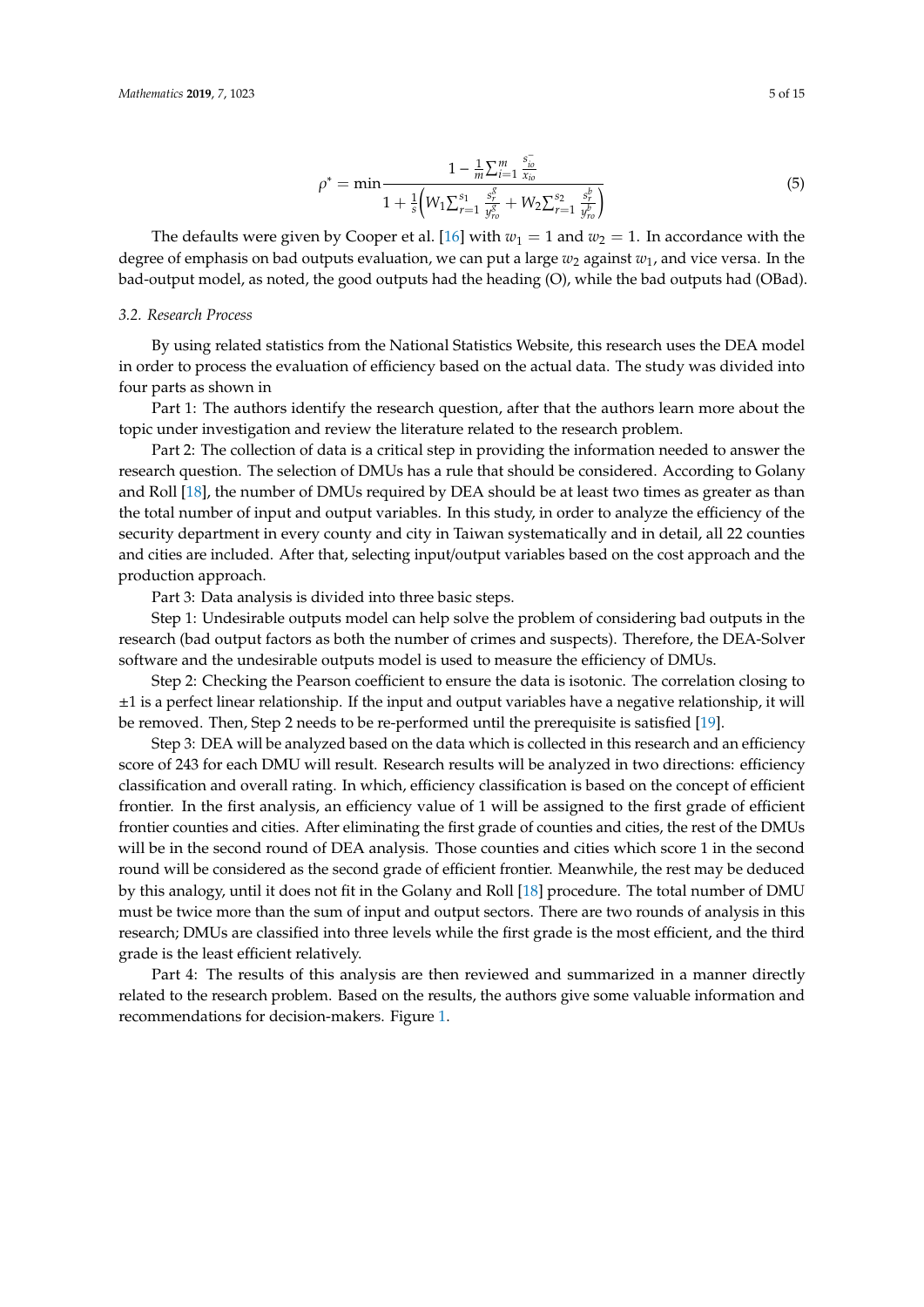<span id="page-5-0"></span>

**Figure 1.** Research process. **Figure 1.** Research process.

# *3.3. Establish Inputs and Output Variables*

DEA, due to Charnes et al. (1978) [\[20\]](#page-14-0) and Banker et al. (1984) [\[21\]](#page-14-1), is a mathematical programming approach that envelops observed production possibilities to construct a piecewise linear frontier. They produced a data-oriented approach for measuring the performance of multiple decision-making units (DMUs) by transforming multiple inputs into outputs. DMUs could include schools, universities, bank, hospitals, power plants, etc. Of course, as with parametric approaches, inputs and outputs must be carefully chosen to attain meaningful results.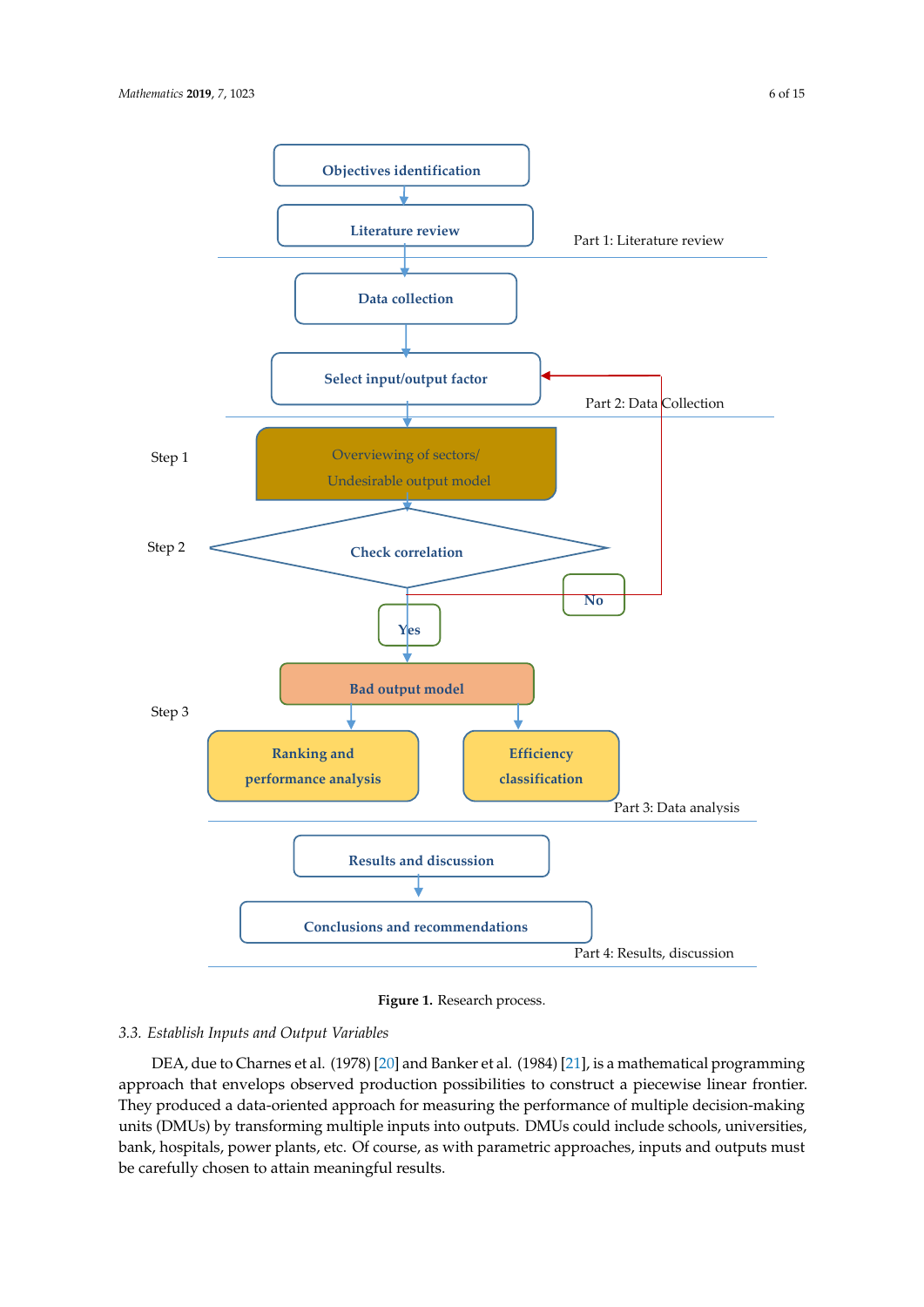In order to adequately measure the efficiency of security forces, the selection of input and output indicators should be carefully considered. In addition to reviewing literature related to DEA method, the suitable correlation between input and output variables also been attention. Previous academic analysis (Drake and Simper, 2002; Thanassoulis, 1995) has pointed out that it is feasible to assess the relative efficiency of security forces in all worlds. However, the validity and robustness of these relative efficiency results will depend crucially on the specification of an appropriate set of inputs and outputs (outcomes). In addition, Drake and Simper [\[22\]](#page-14-2) emphasized that environmental/sociological factors should be incorporated directly into the relative efficiency analysis.

This research is based on cost approaches it has defined the annual cost (labor cost, general operating costs, equipment purchasing costs, and so on) from security department in each city/county and the security as input variables. Hence, annual funding is included in the study to evaluate performance based on Drake and Simper [\[22\]](#page-14-2), and Gyimah-Brempong [\[4\]](#page-13-3). In addition, population relates to the number of crimes and suspects. The research takes population as an input factor based on Gyimah-Brempong [\[4\]](#page-13-3). Furthermore, based on the previous researches, it is observed that both the number of criminal cases and suspects were considered by every magazine during evaluating the livability of every city, which showed the importance of these two factors to public safety and to reach the research purposes of this article, this research specified the number of crimes and suspects, the worse results are therefore considered bad output factors.

This research selected three input variables, including population (population of all countries and cities (unit: person)), annual funding (annual funding of police departments of all counties and cities (unit: NDT)), and the number of police (official number of policemen (unit: person)); three output variables included bad output-number of crime (offense known to the police (unit: case)), bad output-number of suspects (number of suspects (unit: person), and number of cleared cases (offenses cleared by the police (unit: case)).

#### <span id="page-6-0"></span>**4. Empirical Results**

### *4.1. Data*

Taiwan has 22 administrative districts, including 13 counties and 9 cities. Of the 22 administrative districts, there are 3 very small islets located off the main island; these islets were also included in this research in order to entirely assess the efficiency of all security departments in Taiwan. This research has collected all the data of year 2016. To accord with liability of the resource of data, it is based on the information on Statistical Information Network of R.O.C [\[23\]](#page-14-3). Due to some limitations of time and ability to approach and analysis every aspect of security department, it is not possible to include all input and output factors of efficiency. The study has respectively selected three input and output factors to proceed with the evaluation of efficiency by using induction approaches to integrate the collection of related literature and data.

The names of 22 counties and cities are given in Table [1](#page-7-0) and the summary of statistics for input and output factor is shown in Table [2.](#page-7-1)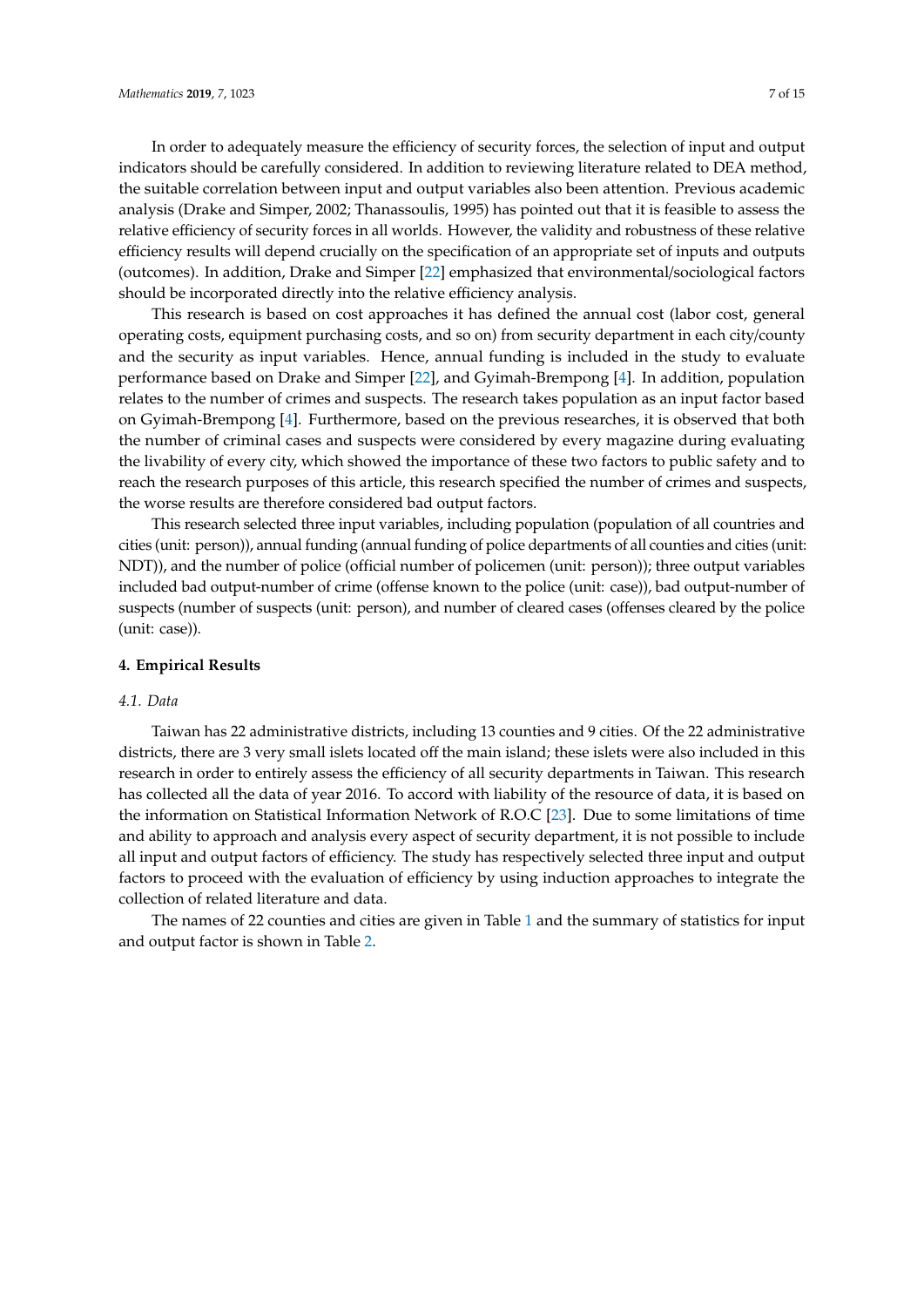<span id="page-7-0"></span>

| NO.            | Name<br><b>DMUs</b><br><b>Counties/Cities</b> |                 | NO. | <b>DMUs</b>      | Name<br><b>Counties/Cities</b> |
|----------------|-----------------------------------------------|-----------------|-----|------------------|--------------------------------|
| 1              | CT1                                           | New Taipei City | 11  | CT12             | Yunlin County                  |
| $\overline{2}$ | CT2                                           | Taipei City     | 12  | CT13             | Chiayi County                  |
| 3              | CT <sub>3</sub>                               | Taoyuan City    | 13  | CT <sub>14</sub> | Pingtung County                |
| 4              | CT4                                           | Taichung City   | 14  | CT15             | <b>Taitung County</b>          |
| 5              | CT <sub>5</sub>                               | Tainan City     | 15  | CT16             | <b>Hualien County</b>          |
| 6              | CT6                                           | Kaohsiung City  | 16  | CT17             | Penghu County                  |
| 7              | CT7                                           | Yilan County    | 17  | CT18             | Keelung City                   |
| 8              | CT <sub>8</sub>                               | Hsinchu County  | 18  | CT19             | Hsinchu City                   |
| 9              | CT9                                           | Miaoli County   | 19  | CT20             | Chiayi City                    |
| 10             | CT10                                          | Changhua County | 20  | CT21             | Kinmen County                  |
| 11             | CT11                                          | Nantou County   | 21  | CT22             | Lienchiang County              |
|                |                                               |                 |     |                  |                                |

**Table 1.** Names of counties and cities in Taiwan.

Source: National Statistics, Taiwan [\[23\]](#page-14-3).

**Table 2.** Summary statistics of inputs and outputs for 22 counties/cities.

<span id="page-7-1"></span>

| Variable       |                        | <b>Input Factors</b>           |                     | Undesirable<br>Outputs | Undesirable<br>Outputs      | <b>Desirable</b><br>Outputs       |
|----------------|------------------------|--------------------------------|---------------------|------------------------|-----------------------------|-----------------------------------|
|                | Population             | Annual<br>Funding (\$)         | Number<br>of Police | Number of<br>Crime     | Number of<br><b>Suspect</b> | Number of<br><b>Cleared Cases</b> |
| Max<br>Min     | 3,979,208<br>12,595    | 12,419,538,000<br>145,766,000  | 7382<br>76          | 47,066<br>74           | 41.457<br>61                | 43,379<br>67                      |
| Median         | 531,400                | 1,810,590,000                  | 1200                | 7.015                  | 6784.5                      | 6315                              |
| Average<br>SD. | 1,069,991<br>1,092,049 | 3,678,681,182<br>3,583,518,440 | 2391<br>2314        | 13,092<br>13,007       | 11,898.44<br>11,112.6       | 11,999<br>11,992                  |

## *4.2. Pearson Correlations*

In order to conduct DEA analysis, it is necessary to make sure the relationship between input and output is positive, which implies when the input quantity goes up, the output quantity increases under same condition. This study employs a simple correlation test—Pearson correlation—to measure the strength of the linear relationship of normal distributed variables [\[24\]](#page-14-4).

Pearson correlation is frequently used in statistical examination to evaluate the association between two factors. It varies between −1 and +1. The coefficient of -1 represents perfect negative while +1 shows a perfect positive linear relationship. As the coefficient equals to 0, it means no linear relationship between two variables. In this research, the data of 2016 is analyzed and evaluated and the result is shown in Table [3.](#page-7-2)

The results of correlation coefficients between input and output variables in Table show strong positive associations and comply with the precondition of the DEA model. Hence, these positive correlations also prove that the selection of input and output variables is consistent. This means those data are proper for DEA assumption and can be used for the analysis for DEA calculations.

<span id="page-7-2"></span>

|             | Population  | An. Funding | No. Police  | No. Crime   | No. Suspect | No. Cleared |
|-------------|-------------|-------------|-------------|-------------|-------------|-------------|
| Population  |             | 0.963275304 | 0.974647151 | 0.969352193 | 0.941924409 | 0.960826315 |
| An. Funding | 0.963275304 |             | 0.99653697  | 0.97244438  | 0.986675645 | 0.971977384 |
| No. Police  | 0.974647151 | 0.99653697  |             | 0.972492014 | 0.981022689 | 0.969116483 |
| No. Crime   | 0.969352193 | 0.97244438  | 0.972492014 |             | 0.977905474 | 0.998451904 |
| No. Suspect | 0.941924409 | 0.986675645 | 0.981022689 | 0.977905474 |             | 0.97873937  |
| No. Cleared | 0.960826315 | 0.971977384 | 0.969116483 | 0.998451904 | 0.97873937  |             |
|             |             |             |             |             |             |             |

**Table 3.** Correlation coefficient scores.

Remark: Annual funding (An. Funding), Number of police (No. Police), Number of crime (No. Crime), Number of suspect (No. Suspect), Number of cleared cases (No. Cleared).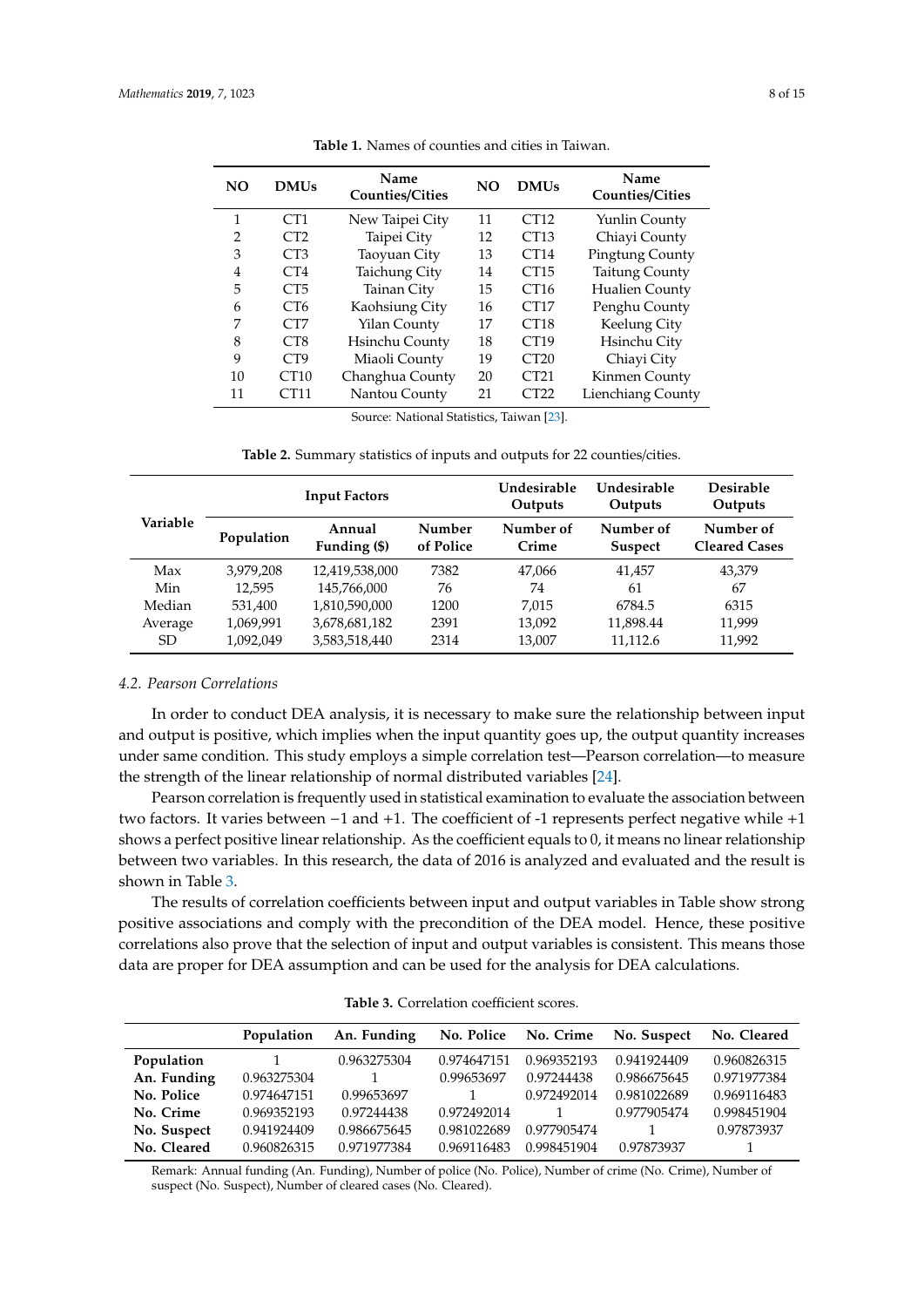## *4.3. Performance Ranking-Undesirable Outputs Model*

#### <span id="page-8-1"></span>4.3.1. Undesirable Outputs Model Analysis

In this research, the undesirable outputs (BadOutput-V) model is applied to assess the relative performances and rank 22 counties/cities in Taiwan.

Table [4](#page-8-0) demonstrates the overall efficiency scores and rank for the 22 city/county police department analyzed according to the DEA Undesirable Outputs model. From the Table [4,](#page-8-0) it can be seen that there are 9 DMUs operating at a highly relative efficiency of 1 during 2016, including New Taipei City, Taipei City, Yilan County, Hsinchu County, Hualien County, Keelung City, Hsinchu City, Kinmen County and Lienchiang County. In other words, the efficiency performance of these 9 DMUs is better than the rest of the 13 DMUs. Furthermore, CT17 (Penghu County) efficiency score is 0.436206. It is at the bottom of 22 cities/counties.

<span id="page-8-0"></span>

| Rank | <b>DMU</b>      | Score    | Rank | <b>DMU</b>      | Score    |
|------|-----------------|----------|------|-----------------|----------|
| 1    | CT22            | 1        | 12   | CT10            | 0.876208 |
| 1    | CT <sub>1</sub> | 1        | 13   | CT13            | 0.797895 |
| 1    | CT2             | 1        | 14   | CT20            | 0.784276 |
| 1    | CT21            | 1        | 15   | CT12            | 0.77103  |
| 1    | CT19            | 1        | 16   | CT3             | 0.732009 |
| 1    | CT18            | 1        | 17   | CT11            | 0.711829 |
| 1    | CT16            | 1        | 18   | CT15            | 0.710447 |
| 1    | CT7             | 1        | 19   | C <sub>T9</sub> | 0.699153 |
| 1    | CT8             | 1        | 20   | CT4             | 0.665163 |
| 10   | CT5             | 0.930674 | 21   | CT6             | 0.626382 |
| 11   | CT14            | 0.907507 | 22   | CT17            | 0.436206 |

**Table 4.** Efficiency scores and ranking.

#### 4.3.2. Classification of Efficiency

After the analysis in Section [4.3.1,](#page-8-1) we can easily notice that there are nine DMUs operating efficiency of police department as 1. Firstly, the counties and cities rated 1 are considered as the first grade of efficiency frontier. After removing the first-grade counties and cities, the rest of them will be examined by assessing the efficiency of operating again to get those graded as 1 to be classified as the second grade of efficiency frontier. Meanwhile, the rest may be deduced by this analogy.

<span id="page-8-2"></span>Table [5](#page-8-2) demonstrates the efficiency scores and rank for the rest of 13 county/city security department analyzed according to the undesirable outputs model. From the table, it can be seen that there are nine DMUs operating at relative efficiency with 1, including: CT3 Taoyuan City, CT4 Taichung City, CT5 Tainan City, CT10 Changhua County, CT13 Chiayi County, CT14 Pingtung County, CT15 Taitung County, CT17 Penghu County, and CT20 Chiayi City.

**Table 5.** Efficiency scores and ranking for second round.

| Rank | <b>DMU</b>                     | Score |    | Rank DMU        | <b>Score</b> |
|------|--------------------------------|-------|----|-----------------|--------------|
|      | CT20                           |       |    | CT14            |              |
|      | C <sub>0</sub> TT <sub>3</sub> |       |    | CT13            |              |
|      | C.T4                           |       | 10 | CT12            | 0.938613     |
|      | CT5                            |       | 11 | CT <sub>6</sub> | 0.916833     |
| 1    | CT17                           |       | 12 | CT11            | 0.907873     |
|      | CT15                           |       | 13 | CT9             | 0.861057     |
|      | CT10                           |       |    |                 |              |

As withdrawing the nine counties and cities which scored 1 in the second grade of efficiency frontier among the 13 counties and cities, the last four rivals are considered as the third grade of the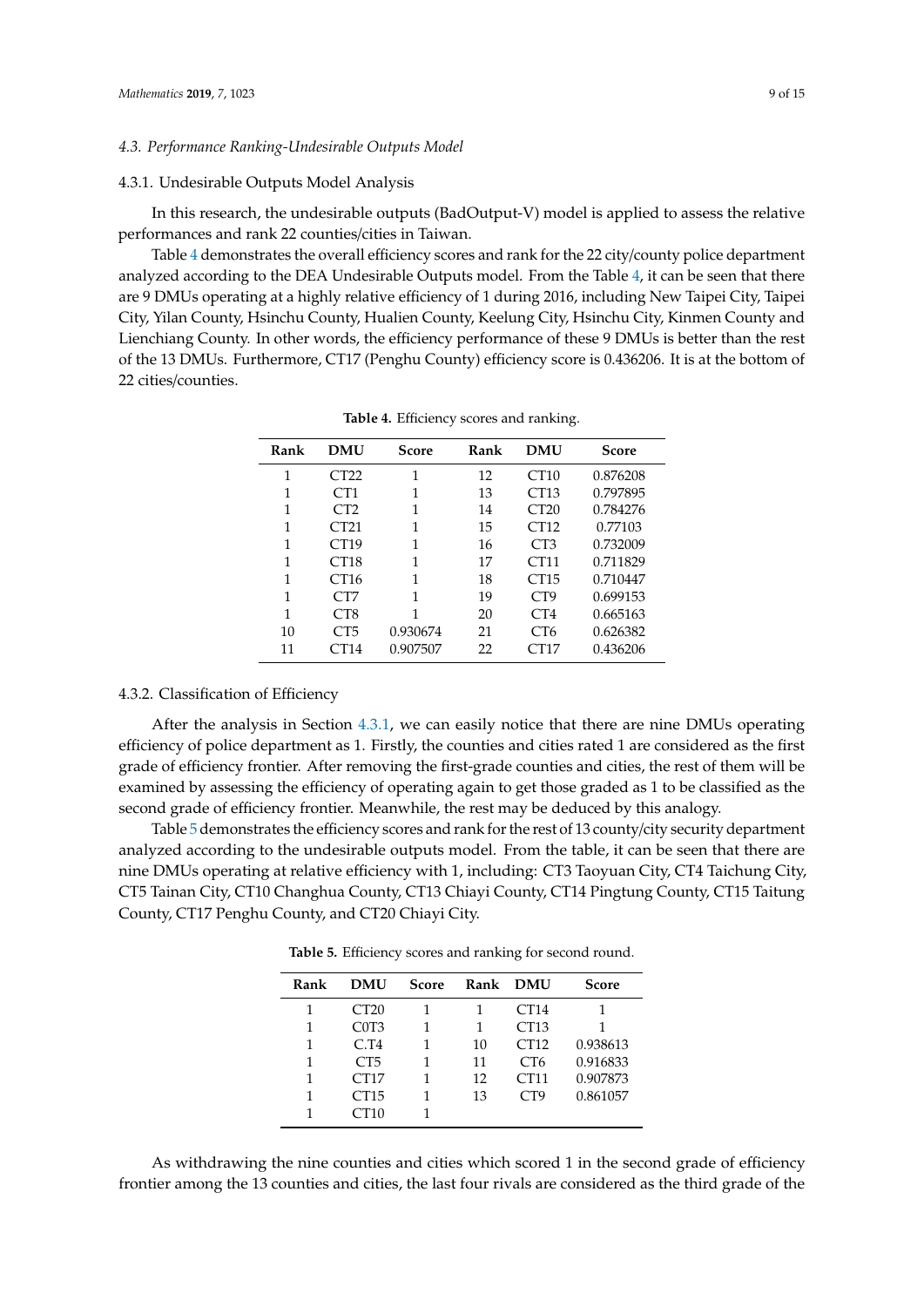efficiency frontier, including CT6 (Kaohsiung City), CT9 (Miaoli County), CT11 (Nantou County), and CT12 (Yunlin County). To integrate the above analysis, the police departments of all 22 counties and cities are classified into three groups, as we can see in Table [6.](#page-9-0)

<span id="page-9-0"></span>

| No |                  | <b>First Grade of Efficiency</b><br>Frontier |                  | <b>Second Grade of Efficiency</b><br>Frontier | <b>Third Grade of Efficiency</b><br>Frontier |                |  |
|----|------------------|----------------------------------------------|------------------|-----------------------------------------------|----------------------------------------------|----------------|--|
|    | <b>DMU</b>       | Name                                         | <b>DMU</b>       | Name                                          | <b>DMU</b>                                   | Name           |  |
|    | CT <sub>1</sub>  | New Taipei City                              | C <sub>T</sub> 3 | Taoyuan City                                  | C <sub>T6</sub>                              | Kaohsiung City |  |
| 2  | CT2              | Taipei City                                  | CT4              | Taichung City                                 | CT <sub>9</sub>                              | Miaoli County  |  |
| 3  | CT <sub>7</sub>  | <b>Yilan County</b>                          | CT <sub>5</sub>  | Tainan City                                   | CT <sub>11</sub>                             | Nantou County  |  |
| 4  | CT <sub>8</sub>  | Hsinchu County                               | CT <sub>10</sub> | Changhua County                               | CT <sub>12</sub>                             | Yunlin County  |  |
| 5  | CT <sub>16</sub> | <b>Hualien County</b>                        | CT <sub>13</sub> | Chiayi County                                 |                                              |                |  |
| 6  | CT18             | Keelung City                                 | CT14             | Pingtung County                               |                                              |                |  |
| 7  | CT19             | Hsinchu City                                 | CT15             | <b>Taitung County</b>                         |                                              |                |  |
| 8  | CT21             | Kinmen County                                | CT17             | Penghu County                                 |                                              |                |  |
| 9  | CT22             | Lienchiang County                            | CT20             | Chiayi City                                   |                                              |                |  |

**Table 6.** Classification of efficiency frontiers.

The counties and cities which are considered as first grade of efficiency frontier are the most effective security departments among all 22 counties and cities in Taiwan. The second-grade ones are the most efficient of the rest 13 counties and cities. However, the last four rivals were not analyzed due to the Golany and Roll procedure. The total number of DMU must be twice more than the sum of input and output sectors. Table [6](#page-9-0) shows the 22 countries and cities in Taiwan are classified into three grades while the first grade is the most efficient; and the third grade is the least efficient relatively.

## *4.4. Improving Methods of All Counties and Cities*

With analysis of variance, this analysis contains projections of each DMU onto the efficient frontier analyzed by the chosen model. It can be improved and become efficient by deleting the excesses in inputs and bad outputs and augmenting the shortfalls in good outputs by the following projection.

Table [7](#page-10-0) shows the projection of input factors. For example, such the second grade of efficiency frontier, CT3 (Taoyuan City) can reduce 25.14% of the annual expense of police departments of year 2016, from 5,928,989,000 NTD to 4,438,641,063 NTD; the number of policemen can be decreased 16.91% (615) from 3636 to 3021 people. On the other hand, if the output sectors, the number of crimes can be brought down 3.39% (688) from 20,289 to 19,601 people; the number of suspects can be reduced 11.5% (1,938 people) from 16,739 to 14,801 people. At the same time, there is no need for the number of cleared cases to change. The overall efficiency of police departments of CT3 can be substantially upgraded if all the sectors above may be improved. Table [8](#page-10-1) shows the projection of output factors.

However, in reality, it is indeed complicated when it comes to the factors which affect the efficiency of police departments. Therefore, it is difficult to improve by employing analysis results, for example, population is one of the most difficult factors. Not only do the police need to focus on clearing up the cases, but also directing traffic, remaining public order, etc. These are the reasons why the responsibilities of policemen are diverse and complex, resulting in the complaint of lack of staffs in local police department. Yet, it is the opposite of the outcome of this research which recommending the government to cut back the number of policemen and to simplify their duties, in order to focus on remaining public safety, and it is worth spending time on the research of coherent units of the government. In the other hand, about the output factors, continuing from 'social safety net', which was mentioned in the first chapter of this research, including controlling and counseling works on high-risk families, post-offense tracking and guiding, etc. The police, above all, being able to effectively lower the rate of crimes and the number of suspects, may also be one of the workable solutions for the police department to upgrade the efficiency to resolve criminal cases.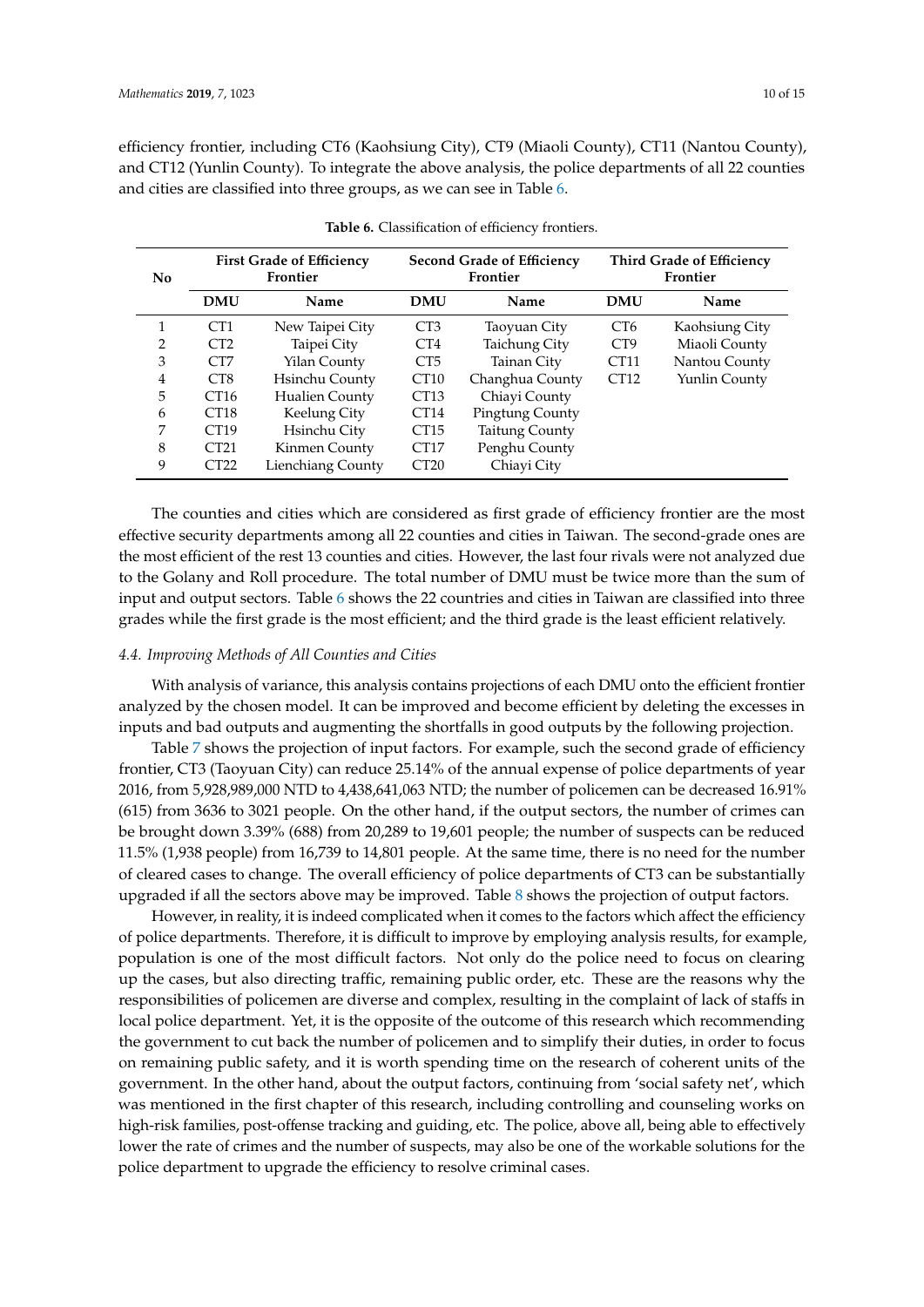<span id="page-10-0"></span>

| <b>DMU</b>       | <b>Scores</b> |            | (I)Population | (I) Annual Funding |               | (I) Number of Police |               |
|------------------|---------------|------------|---------------|--------------------|---------------|----------------------|---------------|
|                  |               | Projection | Change (%)    | Projection         | Change $(\%)$ | Projection           | Change $(\%)$ |
| CT1              | 1             | 3,979,208  | $0.00\%$      | 10,933,679,000     | $0.00\%$      | 7382                 | $0.00\%$      |
| CT2              | 1             | 2,695,704  | $0.00\%$      | 12,419,538,000     | $0.00\%$      | 7382                 | $0.00\%$      |
| CT <sub>3</sub>  | 0.7320093     | 1,500,572  | $-30.13%$     | 4,438,641,063      | $-25.14%$     | 3021                 | $-16.91%$     |
| CT <sub>4</sub>  | 0.6651629     | 2,177,505  | $-21.31%$     | 6,212,480,909      | $-34.29\%$    | 4212                 | $-31.29\%$    |
| CT <sub>5</sub>  | 0.9306743     | 1,886,033  | $0.00\%$      | 5,754,789,747      | $-2.11%$      | 3841                 | $-2.04\%$     |
| CT <sub>6</sub>  | 0.626382      | 2,161,392  | $-22.23%$     | 6,170,258,812      | $-35.62\%$    | 4183                 | $-37.11\%$    |
| CT7              | 1             | 457,538    | $0.00\%$      | 1,705,464,000      | $0.00\%$      | 1186                 | $0.00\%$      |
| CT <sub>8</sub>  | 1             | 547,481    | $0.00\%$      | 1,406,887,000      | $0.00\%$      | 973                  | $0.00\%$      |
| CT <sub>9</sub>  | 0.699153      | 347,606    | $-37.84\%$    | 1,320,110,346      | $-25.72\%$    | 911                  | $-20.99\%$    |
| CT <sub>10</sub> | 0.8762078     | 957,217    | $-25.63\%$    | 3,881,849,000      | $0.00\%$      | 2459                 | $-6.33\%$     |
| CT <sub>11</sub> | 0.7118295     | 378,726    | $-25.03\%$    | 1,429,196,687      | $-32.81%$     | 989                  | $-25.39\%$    |
| CT12             | 0.77103       | 467,311    | $-32.75%$     | 1,810,719,944      | $-19.11%$     | 1233                 | $-14.57\%$    |
| CT13             | 0.7978952     | 378,382    | $-26.57%$     | 1,575,180,351      | $-14.57\%$    | 1050                 | $-13.50\%$    |
| CT <sub>14</sub> | 0.9075072     | 645,173    | $-22.81%$     | 2,660,587,000      | $0.00\%$      | 1725                 | $-1.08%$      |
| CT15             | 0.7104474     | 203,800    | $-7.70\%$     | 873,994,537        | $-39.15%$     | 565                  | $-40.01\%$    |
| CT16             | 1             | 330,911    | $0.00\%$      | 1,719,677,000      | $0.00\%$      | 1126                 | $0.00\%$      |
| CT17             | 0.436206      | 70,693     | $-31.54\%$    | 365,982,515        | $-67.42\%$    | 227                  | $-67.45%$     |
| CT <sub>18</sub> | 1             | 372,100    | $0.00\%$      | 1,626,212,000      | $0.00\%$      | 1065                 | $0.00\%$      |
| CT19             | 1             | 437,337    | $0.00\%$      | 1,308,416,000      | $0.00\%$      | 910                  | $0.00\%$      |
| CT20             | 0.7842757     | 221,934    | $-17.76%$     | 905, 967, 599.2    | $-23.94\%$    | 609                  | $-19.19%$     |
| CT21             | 1             | 135,114    | $0.00\%$      | 539,407,000        | $0.00\%$      | 262                  | $0.00\%$      |
| CT22             | 1             | 12,595     | $0.00\%$      | 145,766,000        | $0.00\%$      | 76                   | $0.00\%$      |

**Table 7.** Input factor projections.

**Table 8.** Output factor projections.

<span id="page-10-1"></span>

| <b>DMU</b>       | <b>Score</b>   | (O)Number of Crimes |               | (O)Number of Suspects |                | (O)Number of Cleared<br>Cases |            |
|------------------|----------------|---------------------|---------------|-----------------------|----------------|-------------------------------|------------|
|                  |                | Projection          | Change $(\%)$ | Projection            | Change $(\% )$ | Projection                    | Change (%) |
| CT1              | $\mathbf{1}$   | 47,066              | $0.00\%$      | 32,482                | $0.00\%$       | 43,379                        | $0.00\%$   |
| CT2              | $\overline{1}$ | 42,658              | $0.00\%$      | 41,457                | $0.00\%$       | 41,179                        | $0.00\%$   |
| CT <sub>3</sub>  | 0.7320093      | 19,601              | $-3.39\%$     | 14,801                | $-11.58\%$     | 17,997                        | $0.00\%$   |
| CT4              | 0.6651629      | 27,102              | $-1.36\%$     | 19,629                | $-25.83\%$     | 24,929                        | $0.00\%$   |
| CT <sub>5</sub>  | 0.9306743      | 24,491              | $-8.24\%$     | 18,695                | $-15.61\%$     | 22,635                        | $0.00\%$   |
| CT <sub>6</sub>  | 0.626382       | 26,923              | $-4.40%$      | 19,515                | $-32.06\%$     | 24,764                        | $0.00\%$   |
| CT7              | 1              | 8044                | $0.00\%$      | 7361                  | $0.00\%$       | 7316                          | $0.00\%$   |
| CT <sub>8</sub>  | 1              | 7124                | $0.00\%$      | 6475                  | $0.00\%$       | 6484                          | $0.00\%$   |
| CT <sub>9</sub>  | 0.699153       | 6074                | $-0.35%$      | 5557                  | $-10.52\%$     | 5525                          | $0.00\%$   |
| CT <sub>10</sub> | 0.8762078      | 15,067              | $0.00\%$      | 13,963                | $-7.88%$       | 14,231                        | $0.00\%$   |
| CT <sub>11</sub> | 0.7118295      | 6632                | $-3.96\%$     | 6068                  | $-2.08%$       | 6032                          | $0.00\%$   |
| CT12             | 0.77103        | 8114                | $0.00\%$      | 7577                  | $-3.90\%$      | 7478                          | $0.00\%$   |
| CT <sub>13</sub> | 0.7978952      | 6460                | $0.00\%$      | 6384                  | $-10.00\%$     | 6146                          | $0.00\%$   |
| CT14             | 0.9075072      | 10,859              | $0.00\%$      | 10,279                | $-5.67\%$      | 10,164                        | $0.00\%$   |
| CT15             | 0.7104474      | 3185                | $0.00\%$      | 3092                  | $0.00\%$       | 3060                          | $0.00\%$   |
| CT <sub>16</sub> | 1              | 6279                | $0.00\%$      | 5887                  | $0.00\%$       | 5848                          | $0.00\%$   |
| CT <sub>17</sub> | 0.436206       | 1096                | $0.00\%$      | 1050                  | $-8.34\%$      | 1027                          | $0.00\%$   |
| CT <sub>18</sub> | $\mathbf{1}$   | 6265                | $0.00\%$      | 6441                  | $0.00\%$       | 6103                          | $0.00\%$   |
| CT19             | 1              | 5266                | $0.00\%$      | 4935                  | $0.00\%$       | 5051                          | $0.00\%$   |
| CT <sub>20</sub> | 0.7842757      | 3794                | $0.00\%$      | 3553                  | $-6.49\%$      | 3499                          | $0.00\%$   |
| CT <sub>21</sub> | $\mathbf{1}$   | 1060                | $0.00\%$      | 1103                  | $0.00\%$       | 1067                          | $0.00\%$   |
| CT22             | 1              | 74                  | $0.00\%$      | 61                    | $0.00\%$       | 67                            | $0.00\%$   |

Besides, the research results have shown the weighted data score of the input/output variables. In general, the weight data scores fluctuated by variables both input and output. Overall, the 'number of suspects' is the most impact variable to the efficiency score of each DMU with the total score is 151.0866, largest compared to the remaining variables. Accordingly, the individual score for each DMU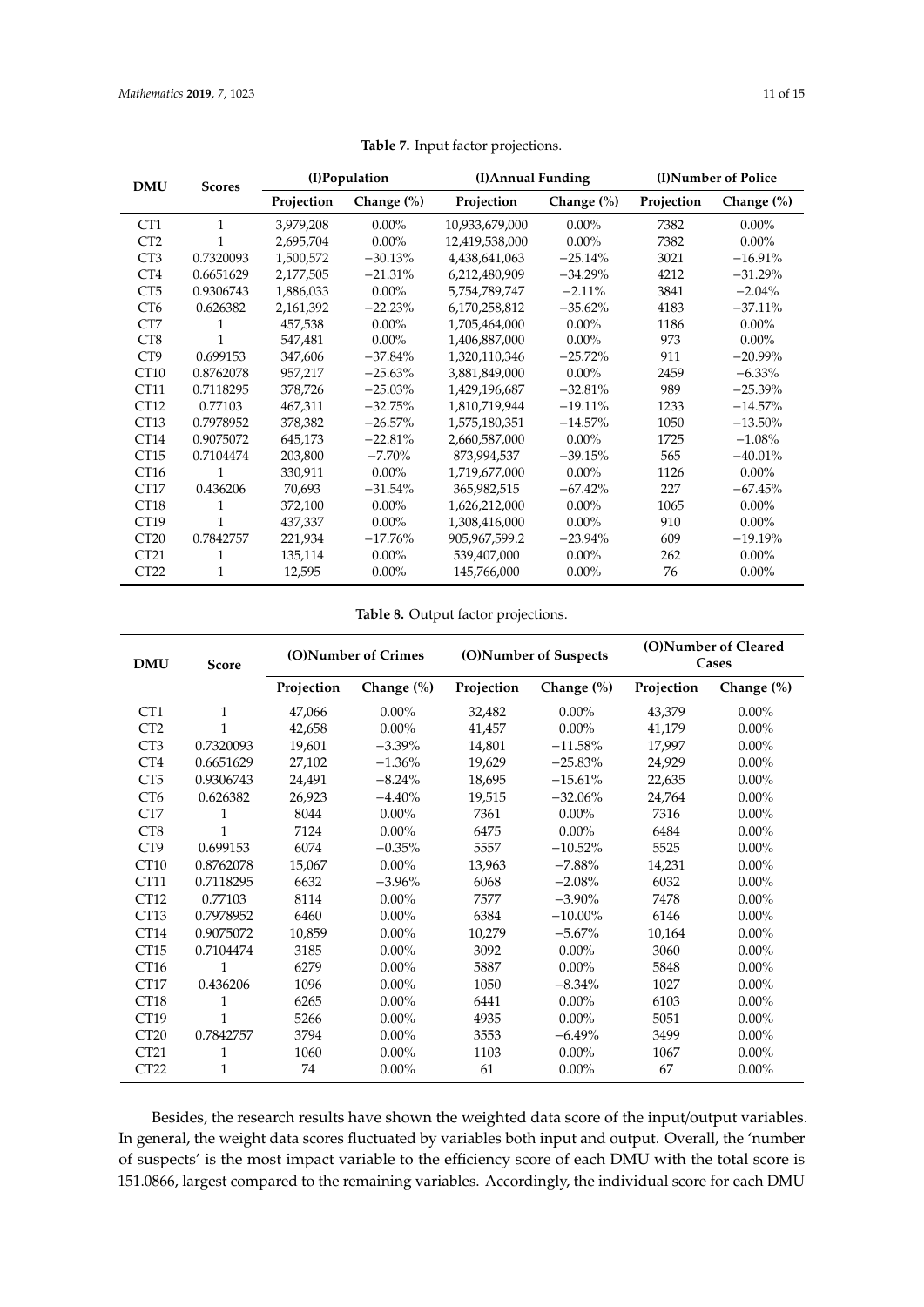of this variable is also superior to other variables. Then, 'number of crimes' with the total score is 86.2946 and 'number of suspects' is the less impact variable with the total score of 29.0608. Table [9](#page-11-1) above has shown the total score of the weighted data.

<span id="page-11-1"></span>

|            | <b>Weighting of Data</b> |                              |                        |                           |                             |                          |  |  |
|------------|--------------------------|------------------------------|------------------------|---------------------------|-----------------------------|--------------------------|--|--|
| <b>DMU</b> | (I)<br>Population        | (I) Annual<br><b>Funding</b> | (I) Numberof<br>Police | (Obad) Number<br>of Crime | (Obad) Number<br>of Suspect | (O) Number<br>of Suspect |  |  |
| Total      | 16.3806                  | 15.6008                      | 7.7282                 | 86.2946                   | 29.0608                     | 151.0866                 |  |  |

**Table 9.** Weighting of data.

#### <span id="page-11-0"></span>**5. Discussion**

This paper has applied DEA-undesirable output model to measure the efficiencies of the security department of all of Taiwan's administrative districts in 2016. The three outputs selected for the DEA model included the number of crimes, number of suspects, number of cleared cases; the three inputs included population, annual funding, and number of police officers. The scores for overall efficiency, efficiency score, and projection which give specific suggestions for each DMU were calculated and reported. The data of year 2016 was the latest statically data when doing this research and due to the limitation of undesirable output model can only analyze the data for the same year; therefore, this research aimed to evaluate the efficiency of police departments in 2016. Further analysis has considered efficient frontier to classify the efficiency of all police departments, to provide the government a reference for future operation strategy and resource allocation.

Our study is correlated with previous studies via the use of the DEA method to measure security forces' performance. Despite similarities with those of the research model, the results are significantly different due to the selection of inputs, outputs, and country of study. For example, Thanassoulis [\[6\]](#page-13-5) used the CCR model to assess 41 police forces in England and Wales for the years 1992–1993. Carrington et al. [\[7\]](#page-13-6) used input-oriented CCR and BCC models to examine the technical efficiency of the New South Wales (NSW) police services in 1994–1995 with 163 police patrols. Most recently, Sun [\[9\]](#page-13-8) used window DEA model to measure the relative efficiency of the 14 police precincts in Taipei city, Taiwan. The use of basic models of DEA—such as CCR, BBC, two-stage, and so on—to assess performance of police departments of countries around the world at different times that help identify effective and ineffective DMUs. The results of the studies properly assess the performance of the security departments and contribute to the improvement of the performance of those departments. Our research applied undesirable output model, developed algorithms to calculate effective scores, and to rank security department of Taiwan comprehensive and effective. Research results focus on explaining, ranking efficiency of DMUs. In addition, the study goes into the classification and assessment of security departments in these three grades. One more prominent part of the research is to consider improving the effectiveness of security departments by cutting back on excess or adding a shortfall in indicators to help improve ineffective police departments. These are the main points that the manuscript focuses on. It differs from other traditional DEA models.

This study has analyzed the efficiency of security department of 22 counties and cities in Taiwan. There are nine counties and cities belong to the first grade, which scored 1 relatively, meaning that they have employed resources effectively and suitably. These nine counties and cities are New Taipei City, Taipei City, Yilan County, Hsinchu County, Hualien County, Keelung City, Hsinchu City, Kinmen County, and Lienchiang County. Among all, there are two out of three of the surrounding islands on the rank, yet the efficiency of Penghu County has scored 0.436206, which is the least efficient in the 22 counties and cities.

Based on the efficiency, the 22 counties and cities in Taiwan are classified to three levels. The first grade of efficiency frontier: New Taipei City, Taipei City, Yilan County, Hsinchu County, Hualien County, Keelung City, Hsinchu City, Kinmen County and Lienchiang County. The second level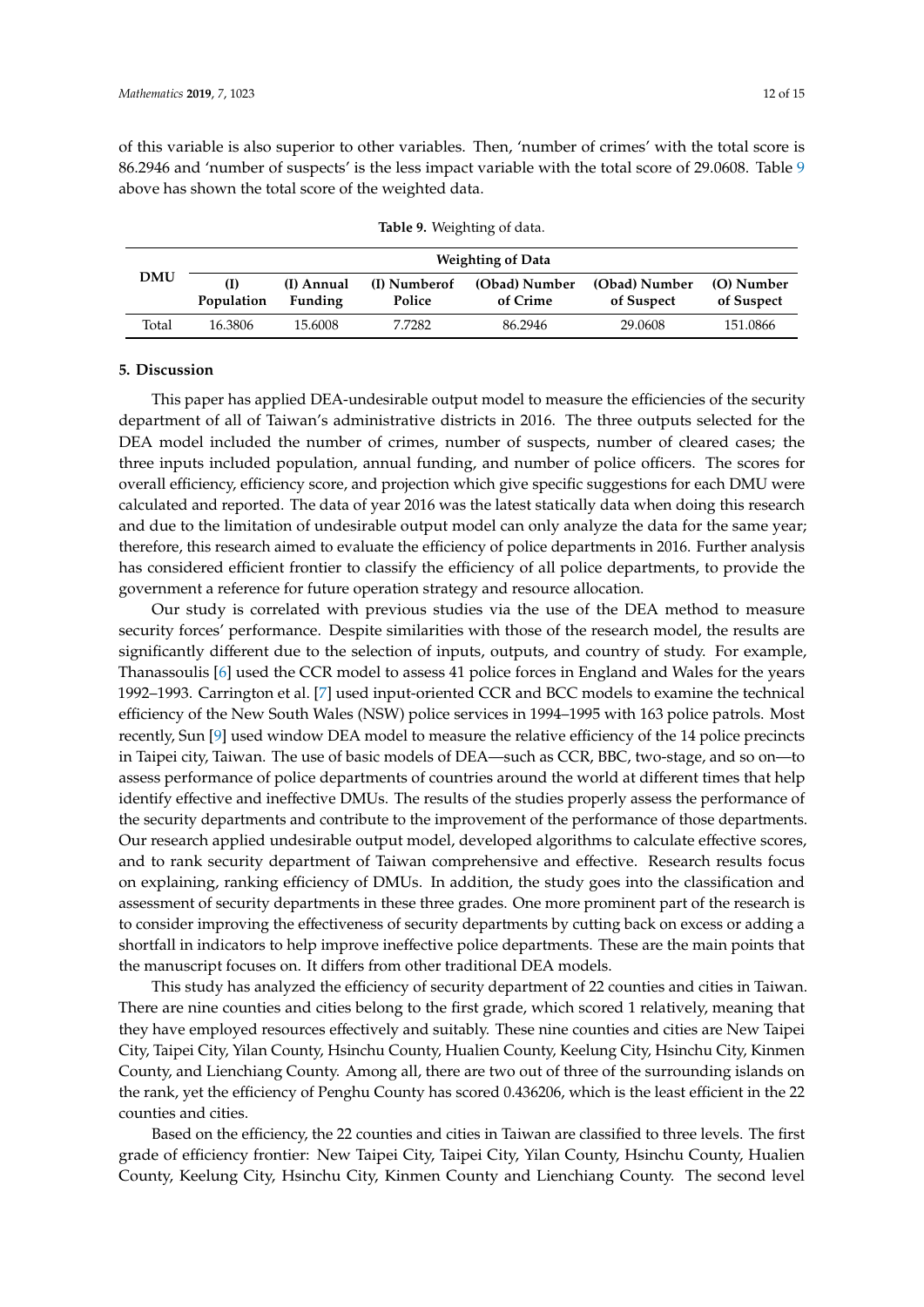of the classification: Taoyuan City, Taichung City, Tainan City, Changhua County, Chiayi County, Pingtung County, Taitung County, Penghu County and Chiayi City. The third part of Efficiency Frontier: Kaohsiung City, Miaoli County, Nantou County and Yunlin County. It is noteworthy that, as the second biggest city with the most population in southern Taiwan, Kaohsiung City is one of those in level 3, at the bottom of all counties and cities. It is necessary for the government of Kaohsiung City to reconsider resource allocation in order to improve the efficiency of the security department.

In addition, analysis of projection, it can be improved and become efficient by reducing the excesses in inputs and bad outputs and augmenting the shortfalls in good outputs by the following projection. For example, CT6 (Kaohsiung City), which locates at the third level of classification, as input factors, the annual expense of security departments reduces 35.62% (3,413,207,188 NTD) from 9,583,466,000 NTD to 6,170,258,812 NTD; The number of policemen can be decreased 37.11% (2468 people) from 6652 to 4184 people. On the other hand, if the output sectors, the number of crimes can be brought down 4.4% (1239 people) from 28,163 to 26,924 people; the number of suspects can be reduced 32.06% (9210 people) from 28,725 to 19,515 people. At the same time, there is no need for the number of cleared cases to change. The overall efficiency of security departments of CT6 can be substantially upgraded if all the sectors above may be improved.

## <span id="page-12-0"></span>**6. Conclusions and Future Directions**

In general, there are three orientations of the contribution of this research. First, the authors have been very successful in applying mathematical models to assess the national safety performance of Taiwan. They found that the development of the police department is one of the major factors to influence public security and livability, this research has evaluated the police departments in Taiwan objectively and comprehensively. Therefore, the mathematical model-DEA model was used to measure the relative efficiencies of the police forces of all the administrative districts of Taiwan. DMUs were determined optimally through a mathematical formulation such that the score efficiency.

By clearly defining the research topic, the authors realize that the undesirable output model is an effective method to measure the performance of the security department. This is an outstanding DEA model that can help evaluate the effectiveness of DMUs using bad indicators. Examples include emissions assessment, crime assessment, debt assessment, so on. In this study, the bad indicators were given into the study including the number of crimes and the number of suspects. In addition, in order to differentiate the efficiency of all police departments accurately and speedily, this study has used the concept of application of efficient frontier to evaluate the police departments in Taiwan. This study will be the initial research to extend this model into other areas of research.

The undesirable output model can assess the performance of DMUs and propose a plan to improve the inputs/outputs of inefficient DMUs based on real data. This function is difficult to achieve with similar models in statistics, for example, stochastic frontier analysis, SPSS, Tobit, etc. Efficiency scores of DMUs are subject to change, they depend on the choice of data variations, and DMUs as well as on the choice of model for assessing DMUs. Moreover, there are various factors influencing the performance of the security forces. As a result, input and output variables can be expanded to comprehensively evaluate police departments' operation. In order to extensively and accurately analyze their operation, it is recommended that future studies collect more years of data for analysis.

Besides, although this paper shows that the multiple methods approach is the optimal choice to evaluate and compare the performance of police departments, this paper only focuses on quantitative models, and the results reveal the relative performance. The authors will do more research external environmental factors, choice of variables, and how combining some other models could be a good research direction in the future. These will help in the assessment of efficiency becoming more accurate and complete.

The main contribution of this study is focused on using mathematical tools to provide an evaluation of the efficiency of Taiwan's police departments based on public databases. The research results may help to improve police department efficiency and move toward more sustainable security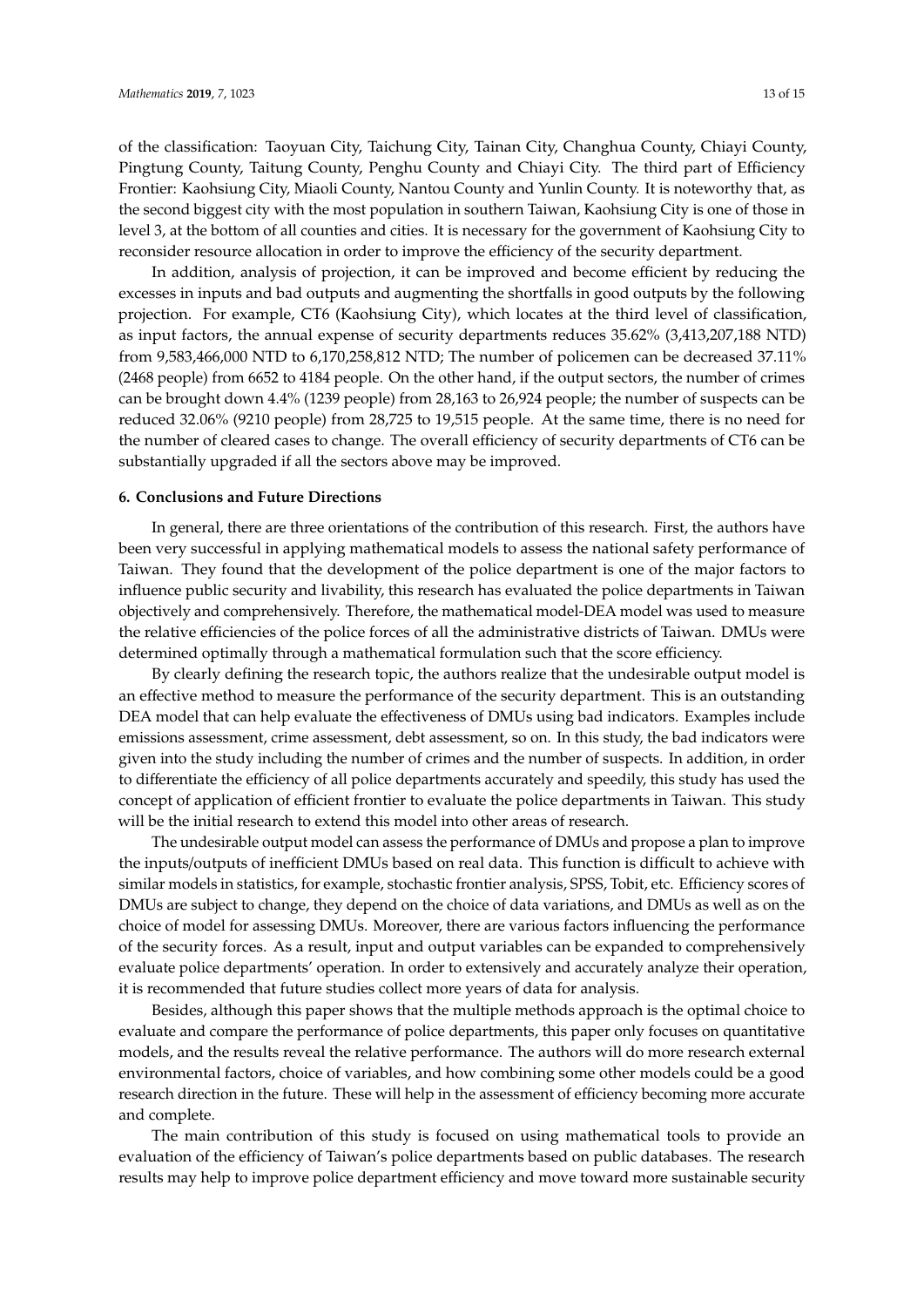environment development. The findings in this study are reliable data to provide policymakers to improve bad input/output indicators. The analysis of 'projection' provides a workable reference on policy management and practical suggestions in resource allocation for the government.

**Author Contributions:** C.-N.W. guided the research direction, guided the analysis method and edited the content; A.L.L. designed the research framework, analyzed the empirical result, and wrote the paper. C.-C.H. collected the data, designed the initial research, and analyzed data. All authors contributed to issuing the final result.

**Funding:** This research was partly supported by National Kaohsiung University of Science and Technology, and project number 108-2622-E-992-017-CC3 from the Ministry of Sciences and Technology in Taiwan.

**Acknowledgments:** The authors appreciate the support from National Kaohsiung University of Science and Technology, Ministry of Sciences and Technology in Taiwan.

**Conflicts of Interest:** The authors declare no conflict of interest.

## **References**

- <span id="page-13-0"></span>1. The Economic. Available online: https://[safecities.economist.com](https://safecities.economist.com/safe-cities-index-2019/)/safe-cities-index-2019/ (accessed on 21 October 2019).
- <span id="page-13-1"></span>2. President Inaugural Address, Office of the President Republic of China (Taiwan). Available online: https://[www.president.gov.tw](https://www.president.gov.tw/NEWS/20444)/NEWS/20444 (accessed on 18 October 2019).
- <span id="page-13-2"></span>3. Taiwan Health and Welfare Report, Ministry of Health and Welfare. Available online: https://[www.mohw.](https://www.mohw.gov.tw/cp-137-40301-2.html) gov.tw/[cp-137-40301-2.html](https://www.mohw.gov.tw/cp-137-40301-2.html) (accessed on 18 October 2019).
- <span id="page-13-3"></span>4. Gyimah-Brempong, K. Economies of Scale in Municipal Police Departments: The Case of Florida. *Rev. Econ. Stat.* **1987**, *69*, 352. [\[CrossRef\]](http://dx.doi.org/10.2307/1927244)
- <span id="page-13-4"></span>5. Gyapong, A.O.; Gyimal-Brempong, K. Factor Substitution, Price Elasticity of Factor Demand and Returns to Scale in Police Production: Evidence from Michigan. *South. Econ. J.* **1988**, *54*, 863. [\[CrossRef\]](http://dx.doi.org/10.2307/1059522)
- <span id="page-13-5"></span>6. Thanassoulis, E. Assessing police forces in England and Wales using data envelopment analysis. *Eur. J. Oper. Res.* **1995**, *87*, 641–657. [\[CrossRef\]](http://dx.doi.org/10.1016/0377-2217(95)00236-7)
- <span id="page-13-6"></span>7. Carrington, R.; Puthucheary, N.; Rose, D.; Yaisawarng, S. Performance measurement in government service provision: The case of police services in New South Wales. *J. Product. Anal.* **1997**, *8*, 415–430. [\[CrossRef\]](http://dx.doi.org/10.1023/A:1007788026595)
- <span id="page-13-7"></span>8. Sun, S. Measuring the relative efficiency of police precincts using data envelopment analysis. *Socio-Econ. Plan. Sci.* **2002**, *36*, 51–71. [\[CrossRef\]](http://dx.doi.org/10.1016/S0038-0121(01)00010-6)
- <span id="page-13-8"></span>9. Drake, L.M.; Simper, R. Police Efficiency in Offences Cleared: An Analysis of English "Basic Command Units". *Int. Rev. Law Econ.* **2005**, *25*, 186–208. [\[CrossRef\]](http://dx.doi.org/10.1016/j.irle.2005.06.003)
- <span id="page-13-9"></span>10. Gorman, M.F.; Ruggiero, J. Evaluating US state police performance using data envelopment analysis. *Int. J. Prod. Econ.* **2008**, *113*, 1031–1037. [\[CrossRef\]](http://dx.doi.org/10.1016/j.ijpe.2007.12.011)
- <span id="page-13-10"></span>11. Rahimi, H.; Soori, H.; Nazari, S.S.H.; Motevalian, S.A.; Azar, A.; Momeni, E.; And Javartani, M. The relative efficiency of Iranian's rural traffic police: A three-stage DEA model. *BMC Public Health* **2017**, *17*, 806. [\[CrossRef\]](http://dx.doi.org/10.1186/s12889-017-4780-z) [\[PubMed\]](http://www.ncbi.nlm.nih.gov/pubmed/29029612)
- <span id="page-13-11"></span>12. Wang, C.N.; Nguyen, X.T.; Wang, Y.H. Automobile Industry Strategic Alliance Partner Selection: The application of a Hybrid DEA and Grey Theory Model. *Sustainability* **2016**, *8*, 173. [\[CrossRef\]](http://dx.doi.org/10.3390/su8020173)
- <span id="page-13-12"></span>13. Wang, C.-N.; Le, A.L. Measuring the Macroeconomic Performance among Developed Countries and Asian Developing Countries: Past, Present, and Future. *Sustainability* **2018**, *10*, 3664. [\[CrossRef\]](http://dx.doi.org/10.3390/su10103664)
- <span id="page-13-13"></span>14. Yu, S.-H.; Su, E.C.-Y.; Chen, Y.-T. Data-Driven Approach to improving the Risk Assessment Process of Medical Failures. *Int. J. Environ. Res. Public Health* **2018**, *15*, 2069. [\[CrossRef\]](http://dx.doi.org/10.3390/ijerph15102069) [\[PubMed\]](http://www.ncbi.nlm.nih.gov/pubmed/30241385)
- <span id="page-13-14"></span>15. Du, T. Performance Measurement of Healthcare Service and Association Discussion between Quality and Efficiency: Evidence from 31 Provinces of Mainland China. *Sustainability* **2018**, *10*, 74. [\[CrossRef\]](http://dx.doi.org/10.3390/su10010074)
- <span id="page-13-15"></span>16. Cooper, W.W.; Seiford, L.M.; Tone, K. *Introduction to Data Envelopment Analysis and Its Uses: With DEA-Solver Software and References*; Springer Science and Business Media: Berlin/Heidelberg, Germany, 2006.
- <span id="page-13-16"></span>17. Tone, K. A slack-based measure of efficiency in data envelopment analysis. *Eur. J. Oper. Res.* **2001**, *130*, 498–509. [\[CrossRef\]](http://dx.doi.org/10.1016/S0377-2217(99)00407-5)
- <span id="page-13-17"></span>18. Golany, B.; Roll, Y. An application procedure for DEA. *Omega* **1989**, *17*, 237–250. [\[CrossRef\]](http://dx.doi.org/10.1016/0305-0483(89)90029-7)
- <span id="page-13-18"></span>19. Wang, C.N.; Hsu, H.P.; Wang, Y.H.; Pham, T.T.H. Performance assessment for electronic manufacturing service providers using two-stage super-efficiency SBM model. *Appl. Econ.* **2016**, *49*, 1963–1980. [\[CrossRef\]](http://dx.doi.org/10.1080/00036846.2016.1229446)